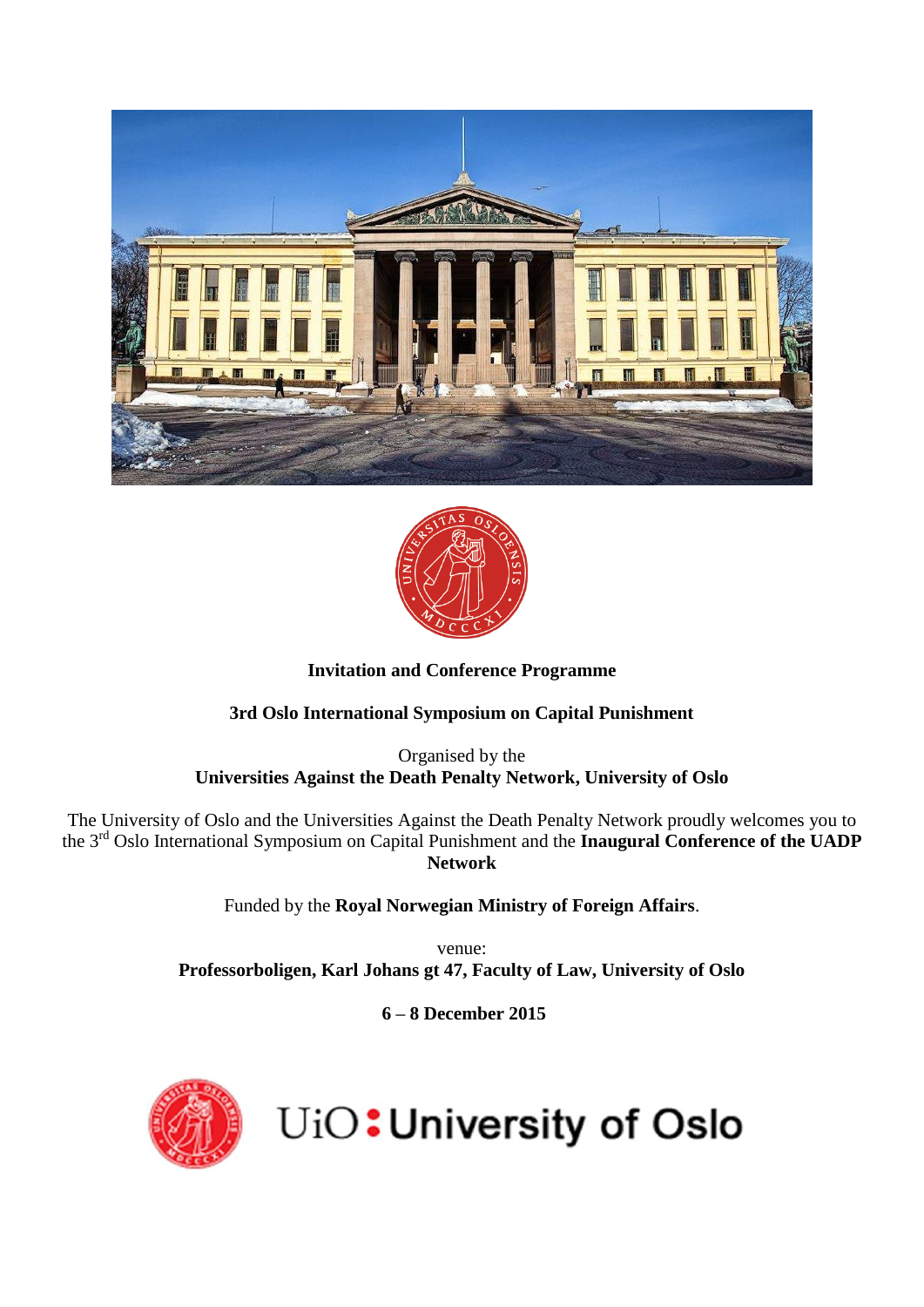### **Day 1 – Sunday, 6 December 2015**

- **08.30 – 09.00 Registration, tea and coffee**
- **09.00 – 09.30** Welcome: **Professor Ole Petter OTTERSEN,** Rector, University of Oslo. Introduction: **Dr jur. Hanne Sophie GREVE,** International Commission Against the Death Penalty. **Dr Lill SCHERDIN,** Director UADP Network – "*Introduction: emancipatory traditions Islam and the death penalty.*"
- **09.30 – 10.15** Keynote speaker **Professor Abdullahi AN NAIM,** Charles Howard Candler Professor of Law, Emory University. "*Islam, the secular state and human rights: civic reason in debating the death penalty.*"
- **10.15 – 10.30** Questions & discussion.
- **10.30 – 11.15 Professor Wayne MORRISON**, Queen Mary University of London. "*Trials of genocide in Bangladesh, political contestations and death penalty in play – looking into the abyss with Nils Christie.*"
- **11.15 – 11.30** Questions & discussion.
- **11.30 – 11.45** Tea & coffee break
- **11.45 – 12.15 Professor Bikramjeet BATRA**, Policy Adviser at Amnesty International. "*The Death Penalty in India, at a crossroads?*"
- **12.15 – 12.30 Professor Roger HOOD**, Emeritus Fellow All Souls College Oxford. Discussant and commentary.
- **12.30 – 12.45** Questions & discussion.
- **12.45 – 13.45** Lunch
- **13.45 – 13.50 Dr Lill SCHERDIN** "*Introduction: the long lines in death penalty history in Japan.*"
- **13.50 – 14.35 Professor Koichi HAMAI,** Law School at Ryukoku, University in Kyoto."*Facts and features of the death penalty in Japan today – in the context of Japanese society and Japanese criminal justice.*"
- **14.35 – 14.50** Questions & discussion.
- **14.50 – 15.05 Tea and coffee break**
- **15.05 – 15.50 Professor Setsuo MIYAZAWA**, Aoyama Gakuin University, Tokyo. "*Death penalty in Japan: the ebb and flow of moral panics, the victims and the bureaucrats – changes in penal benchmarks and penal sensibilities?*"
- **15.50 – 16.05** Questions & discussion.
- **16.05 – 16.50 Prof Andrew NOVAK,** Department Criminal Justice, George Mason University. "*Death penalty in Africa: a brief overview and some recent constitutional.*" Questions & discussion.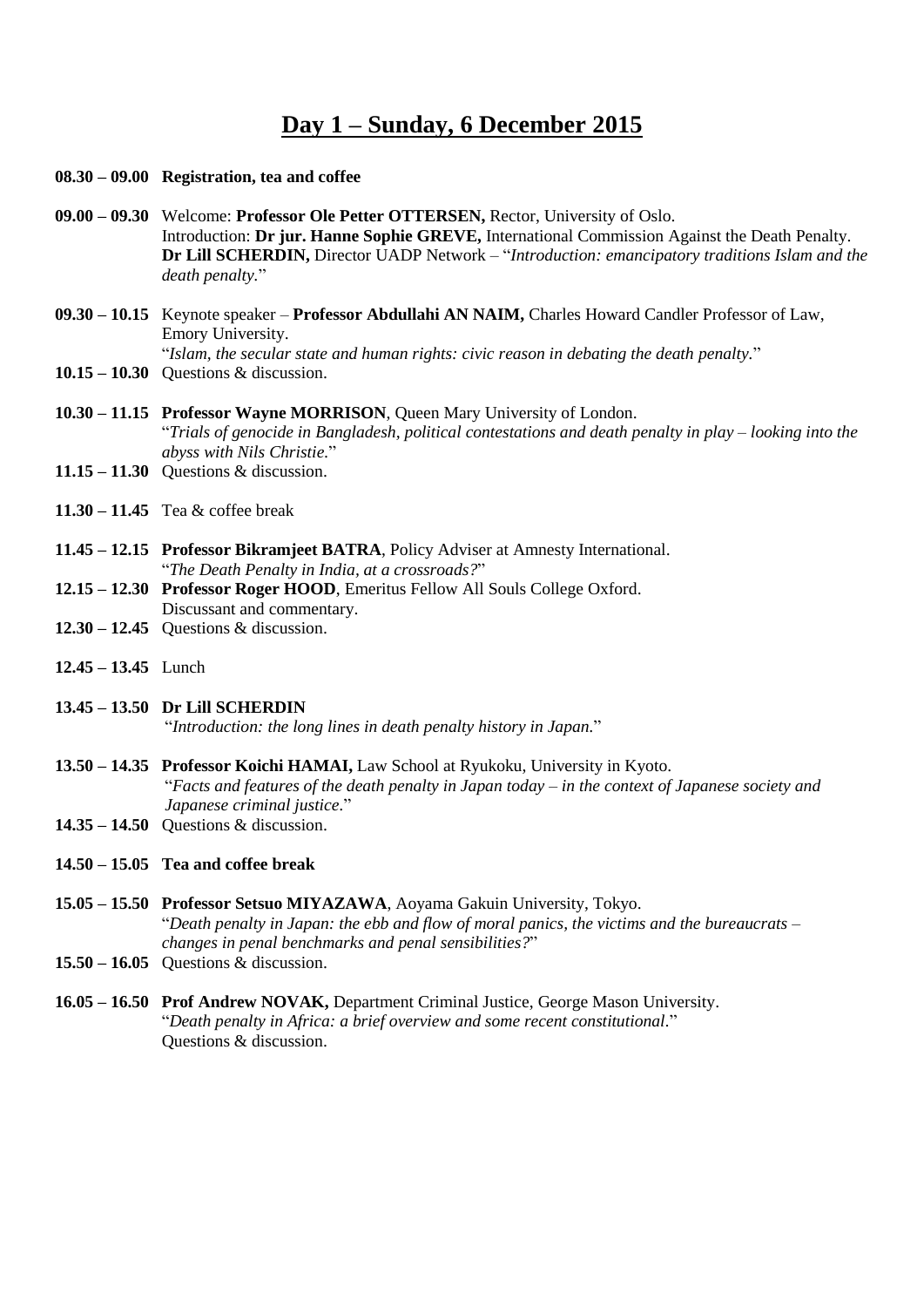## **Day 2 – Monday, 7 December 2015**

- **08.30 – 09.00 Registration, tea and coffee**
- **09.00 – 09.30** Introduction from **Ambassador Petter Wille**, Ambassador-at-Large, Norwegian Ministry of Foreign Affairs; and **Raphaël CHENUIL-HAZAN** Vice-President World Coalition Against the Death Penalty.
- **09.30 – 10.15** Keynote speaker **– Professor John BESSLER**, University of Baltimore School of Law, and adjunct Professor at Georgetown University Law Center. "*The long march towards abolition: from the Enlightenment to the United Nations.*"
- **10.15 – 10.30** Questions & discussion.
- **10.30 – 11.15 Professor Mahmood Amiry-Moghaddam,** Institute of Basic Medical Sciences, University of Olso, and Spokesperson for Iran Human Rights. "*Death penalty trends in Iran 2011-2015: before and after, improving relations with the West.*"
- **11.15 – 11.30** Questions & discussion.
- **11.30 – 11.45 Tea and coffee break**
- **11.45 – 12.30 Dr Michelle MIAO,** University of Nottingham. "*The changing penal ethos in contemporary China: the use of the death penalty for corruption, murder and drugs.*" **12.30 – 12.45** Ouestions & discussion.
- 
- **12.45 – 13.45 Lunch**
- **13.45 – 14.10 Gisle KVANVIG**, Director of the Vietnam Program, Norwegian Center for Human Rights. "*Death Penalty for corruption: penal sensibilities and political structure in Vietnam.*"
- **14.10 – 14.15** Questions & discussion.
- **14.15 – 14.40 Professor Giao VU CONG**, Institute of Public Policy and Law, Vietnam National University Hanoi. "*Death Penalty: changes in law, and contrasting views in public and parliamentary debates in Vietnam in 2015.*"
- **14.40 – 14.45** Questions & discussion.
- **14.45 – 15.00 Tea and coffee break**
- **15.00 – 15.45 Mr Julian P. McMAHON,** Australian lawyer, represented Van Tuong Nguyen and members of the Bali Nine. "*Death Penalty in Indonesia and Singapore, seen through the eyes of a barrister involved in the*
- *concrete cases of those facing the death penalty.*" **15.45 – 16.00 Kjetil Fiskaa Alvsåker**, Legal Adviser – Indonesian Programme NCHR. *Discussant and commentary on Mr Julian McMahon's presentation.*
- **16.00 – 16.45 Prof Andrew NOVAK,** George Mason University.  **"***Recent developments on the mandatory death penalty and comparative clemency in the Commonwealth.*"
- **16.45 – 17.00** Questions & discussion.
- **17.15 – 21.00** Conference Dinner speakers, chairs, sponsors and network partners.